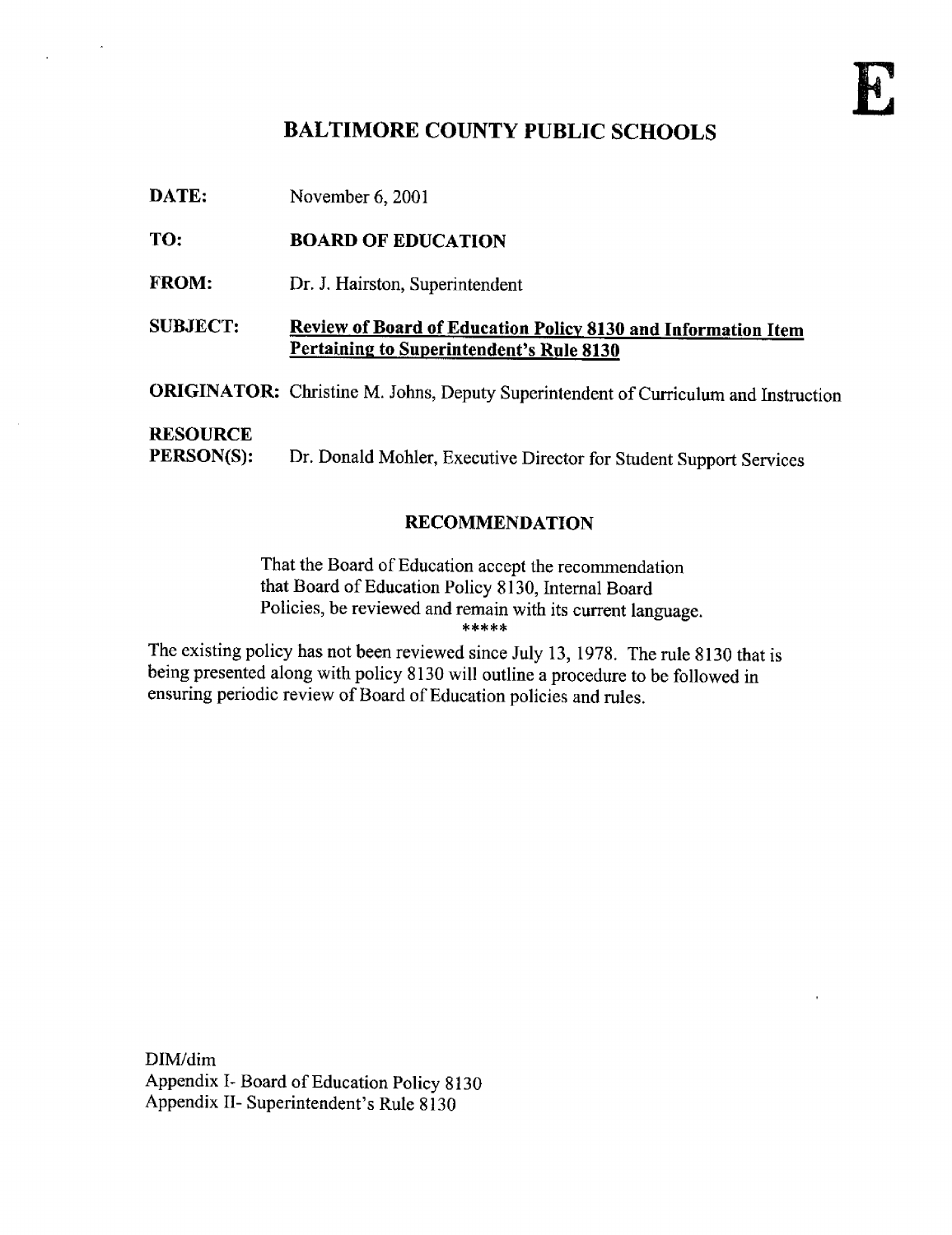# INTERNAL BOARD POLICIES: Organization

#### Formulation

#### PURPOSE

The Board of Education of Baltimore County, representing the people of the county, is, in addition to its many other roles, the legislative body which determines all questions of general policy to be employed by the county's public schools. "Policies" are defined as those principles formally adopted by the Board of Education in order to manage the school system.

 $\epsilon_{\rm{in}}$ 

The Board shall, to the best of its ability, cause the provisions of state and federal laws and the bylaws and policies of the State Board of Education to be carried out. The Board of Education shall determine, with the advice of the county superintendent, the educational policies of the county and shall prescribe rules and regulations for the conduct and management of the schools .

Courses of study, revised courses, required methods of teaching, and any significant program to be tested in one or more schools for the purpose of being considered for use systemwide shall be approved by the Board of Education prior to implementation or discontinuance.

#### PROCEDURE

- 1. The Board may request or receive a policy analysis from the superintendent on revisions to existing policies or on the need for a new policy .
- 2. All policy analyses will include the following elements :
	- a. Statement of issues or questions addressed by the proposed policy;
	- b. Where appropriate, cost analysis and fiscal impact on school system;
	- c. Relationship to other Board of Education policies;
	- d. Legal requirement, such as federal, state, or local laws or regulations;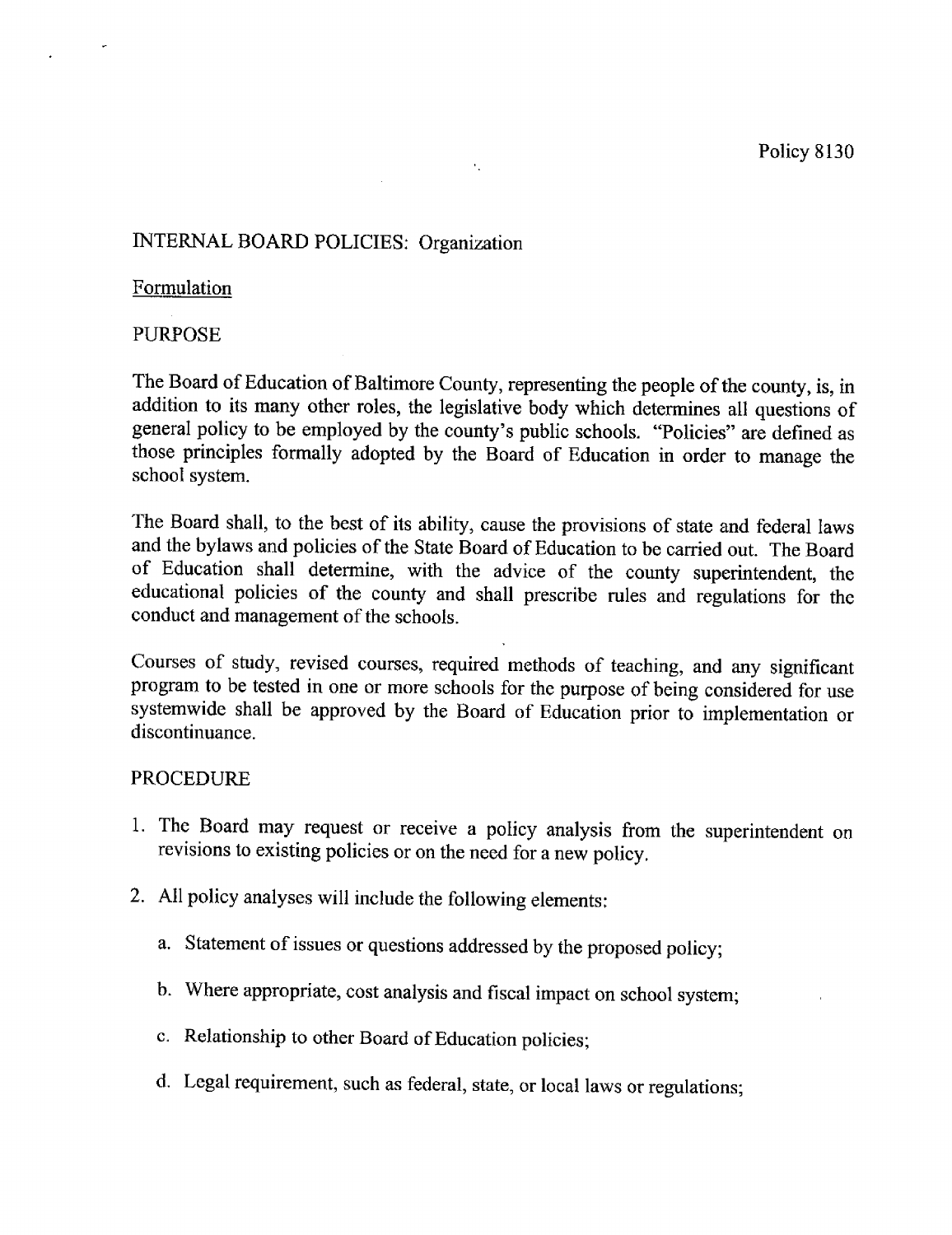- e. Similar policies adopted by other local school systems ;
- f. A draft of the proposed policy;
- g. Other alternatives that were considered by staff.
- 3 . The policy analysis will be presented to the Board as an item for discussion .
- 4. If limited revisions to existing policies are necessary, the superintendent will present the proposed changes to the Board with an accompanying rationale. There shall be no need for a policy analysis .
- <sup>5</sup> . When <sup>a</sup> Board member or the superintendent presents <sup>a</sup> proposed policy, a time line for adoption will accompany the policy, and will include, where appropriate:
	- a. Opportunity for citizen comment;
	- b. Opportunity for superintendent and staff to provide advice and recommendations;
	- c. Proposed date of adoption.
- 6. The superintendent shall, where necessary, develop administrative rules for the implementation of the Board's policies . Such rules will be presented to the Board for information purposes, but do not require an affirmative vote of the Board.
- 7. Following discussion, the Board shall adopt policies, in public session, and such adoption shall be recorded in the minutes of the Board.

Related Policies: Board of Education 8140 - Formulation of Administrative Regulations

| Policy    |          |
|-----------|----------|
| adopted:  | 4/13/72  |
| revised:  | 7/13/78  |
| revised:  | 10/8/96  |
| reviewed: | 12/04/01 |
|           |          |

Board of Education of Baltimore County